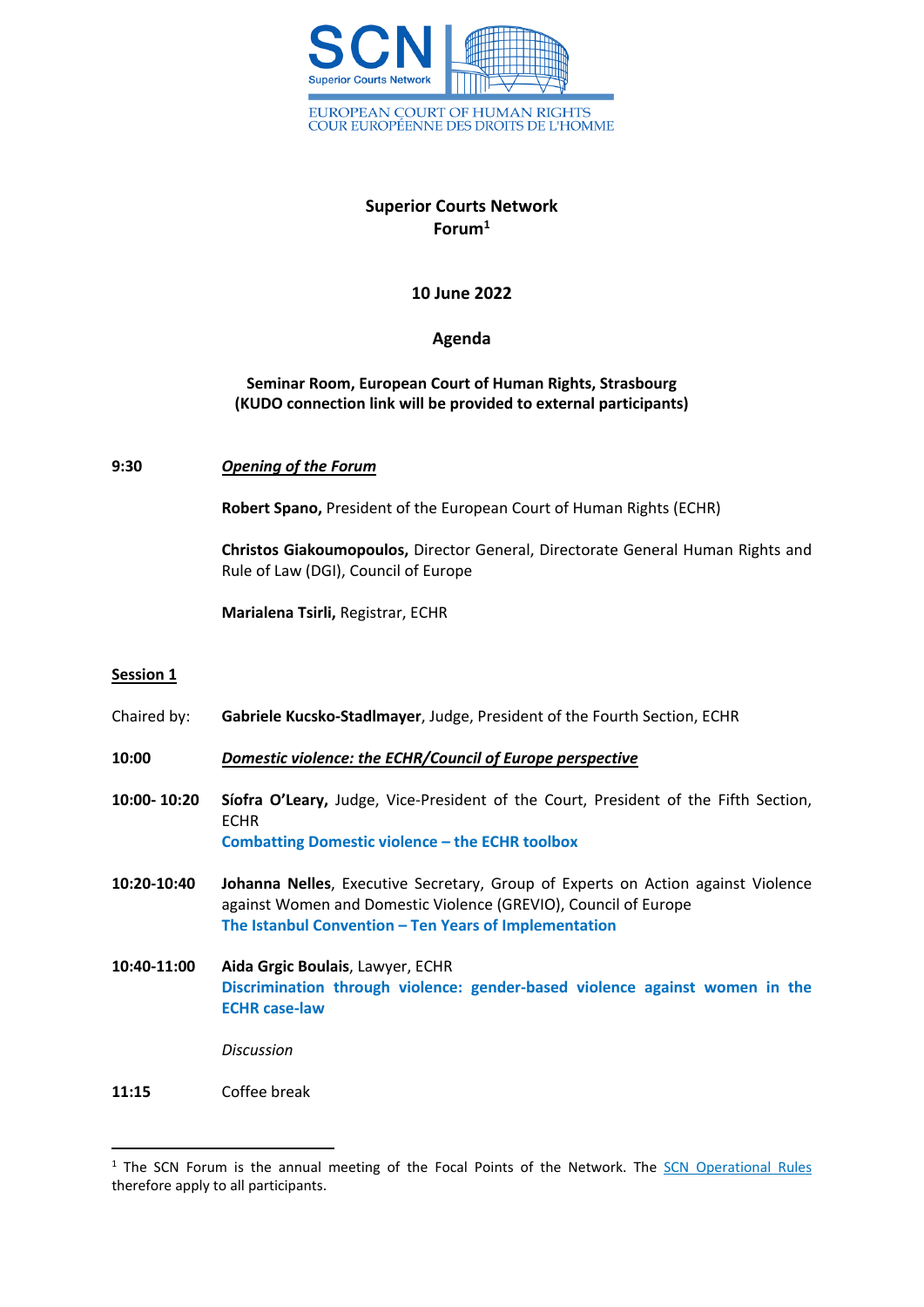#### **11:30** *Domestic violence: the national perspective*

- **11:30 - 11:50 Blaž Možina**, Head of Analysis and Research Division (Case-law Department), Supreme Court of Slovenia **Domestic Violence - The Power of Law**
- **11:50 - 12:10 Mücahit Aydin**, Rapporteur Judge, Constitutional Court of Türkiye **The Turkish Constitutional Court's Case-law on Violence against Women**
- **12:10 - 12:30 Aleksandra Vukašinović**, Head of the Office of the President, Constitutional Court of Montenegro **Social and anthropological influences on resolving legal disputes on domestic violence in Montenegro**

*Discussion*

## **12:45-14:15 Lunch break**

## **Session 2 -** *Exchanges on the know-how of the courts: judicial communication*

Chaired by: **Hasan Bakırcı**, Section Registrar, ECHR

Thank you again to everyone who participated in this morning's session on the pressing topic of domestic violence. During Session 2 of the Forum, we'll exchange "Know-How" on strengthening judicial communication, an important responsibility common to both the European Court and the member courts of the SCN.

This session will commence with a speech by Patrick Titiun, the Head of the Private Office of the President of the European Court.

Next, we'll hear from William Valasidis, the Director of the Directorate of Communication at the Court of Justice of the European Union (CJEU), who will share some of that court's leading judicial communication practices.

Session 2 will conclude with a presentation by Aliya Al-Yassin AND Isabella Buono, Judicial Assistants to the Justices of the Supreme Court of the United Kingdom.

- **14:30-14:50 Patrick Titiun**, Head of the Private Office of the President, ECHR **Communication policy of the European Court of Human Rights**
- **14:50-15:10 William Valasidis**, Director of the Directorate of Communication, Court of Justice of the European Union (CJEU) **Judicial communication as a means to increase the citizens' trust in the EU system of administration of Justice**
- **15:10-15:30 Aliya Al-Yassin** and **Isabella Buono**, Judicial Assistants to the Justices of the Supreme Court of the United Kingdom